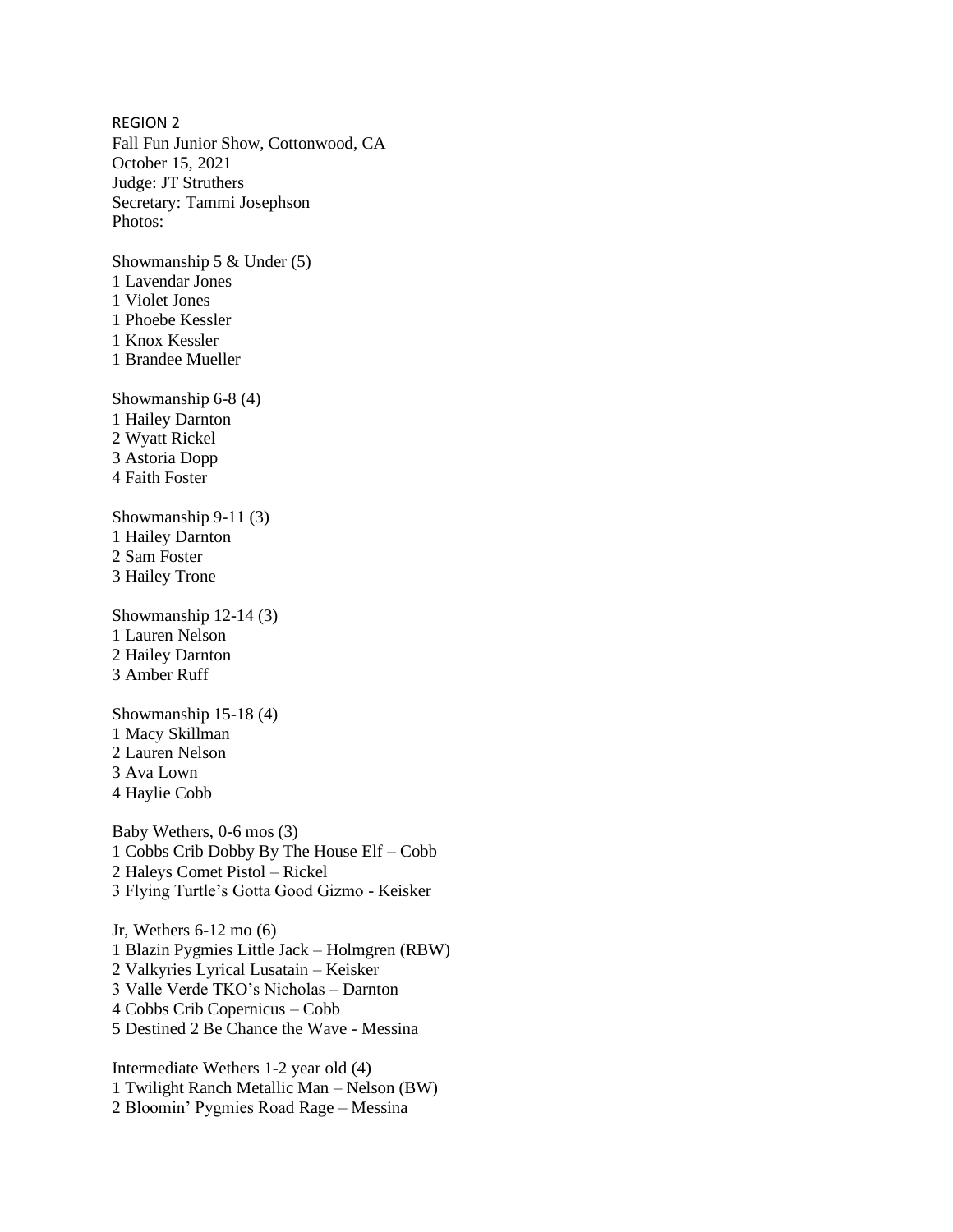3 Destined 2 Be Moose – Messina 4 Royal Pygmies Lil Irish Prince – Lown

Wethers  $2 \& 3$  year old  $(5)$ 1 Blackberry Blossom Willie Taylor – Skillman 2 K's Heavenly Hill Olaf – Dopp 3 Haleys Comet Frozen – Ruff 4 Fair View Mr. Right Now – Messina 5 Royal Pygmies Valiant Lil Rascal – Lown

Wethers 4 years & older (2) 1 Haleys Comet Raider - Keisker 2 Little Eden's King Arthur – Lown

Junior Doe Kid 3-6 mo (3) 1 Flying Turtle's Gotta Good Gadget – Keisker 2 Pygmy Goats By T.J. Kalalea – Foster 3 Pygmy Goats By T.J. DavidsDesire - Keisker

Intermediate Doe Kid 6-9 mo (6) 1 Cobbs Crib Ginny Weasley – Cobb (RJCH) 2 Blackberry Blossom Shenandoah Waltz – Skillman 3 Blackberry Blossom Kentucky Morning – Skillman 4 Sunnybank Keikis Margarets Maisie - Nelson 5 #1 Moore Kidd Willow - Darnton

Senior Doe Kid 9-12 mo (1) 1 Destined 2 Be Royal Harmony – Messina

Jr. Dry Yearling 12-18 mo (2) 1 Sunnybank Keikis Country Kiddoe – Nelson 2 K's Heavenly Hill Doeremefasalatido - Nelson

Sr. Yearling 18-24 mo (9) 1 Sunnybank Keikis Black Magic Diva – Nelson (JCH) 2 K's Heavenly Hill McDreaming – Skillman 3 Gallopin' Goats Rhyd The Moonlight – Lown 4 For Our Kids Chimera – Kessler 5 Blazin Pygmies Vintage Heart - Cobb

Does 2 years  $(5)$ 1 Blackberry Blossom Dark Hollow – Skillman 2 Blackberry Blossom Stormy Waters - Trone 3 Blackberry Blossom Red Wing – Trone 4 Pygmy Goats By T.J. Tammi's Waltz – Skillman 5 Frog Farm Tinker Leia - Foster

Does 3 years (6) 1 Long Branch Cheyenne Autumn – Keisker (SCH/GCH) 2 Gallopin' Goats Royal Karma – Messina 3 Falling Star's Ain't No Plain Jane – Messina